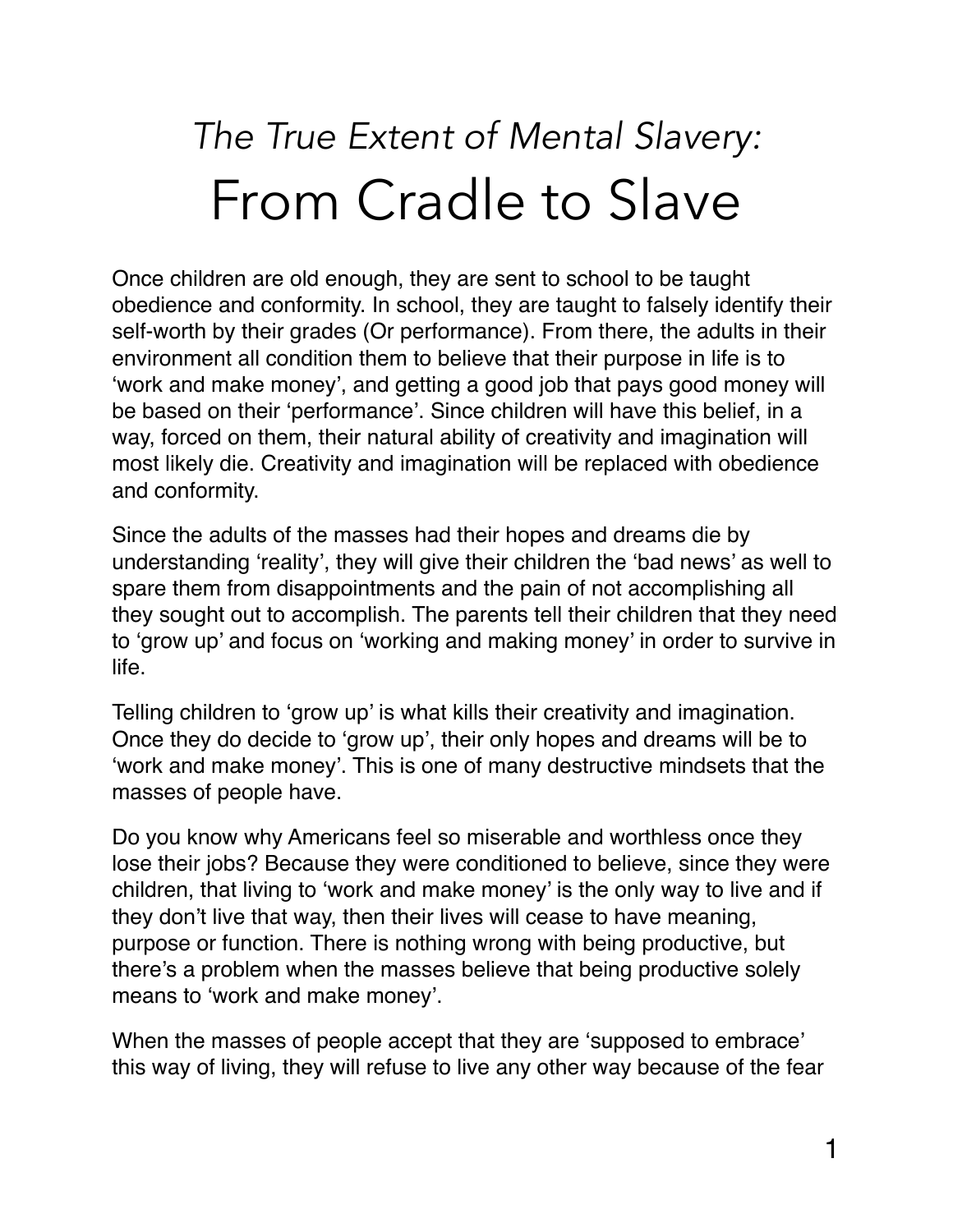of being labeled as a 'failure' and being an 'outcast' of society. Remember, the masses believe they have to follow the 'norm' to be significant in life.

Fear is a method that The Man/Illuminati uses. Fear keeps people in a lower state of consciousness. They are less aware and less able to think clearly, which makes them easier to be brainwashed. It's easy to feed lies to those who are afraid.

Think about it: Why do you think manipulators put so much emphasis on trivial, 'mainstream' news such as professional sports, celebrity news, politics, economic news, etc.? To cause distractions because they don't want the masses to think too much (*Or they will discover the power they hold within*) or realize the 'reality' that they're in that The Man/Illuminati created.

This system that The Man/Illuminati created isn't made to condition the masses of people to seek truth, but to accept their reality. What makes this system so ingenious is that The Man/Illuminati knows that their reality won't fulfill the emptiness that the masses will feel (*Because humanity was made to function only on truth!*), so in order to escape the pain of emptiness, the masses will crave more distractions which will result them to turn to the 'mainstream' of society and to materialistic consumption.

If the masses of people feel as though they are trapped, powerless, and/or helpless, it is because they have been deceived by the reality The Man/ Illuminati created. In order to free their minds, they must first and foremost acknowledge the deception that has been created.

It's only through deception could those who have authority control the minds of the masses. The masses seem to mistake authority with truth, but they don't seem to understand that.....

## **Authority is not truth.** *Truth is the authority!*

The irony of that statement is that people cannot be controlled by truth. The nature of truth consist of enlightenment, liberation, and empowerment. Truth is like a light; it brightens those who give it and those who receive it. The Man/Illuminati knows that it would be almost impossible to control those who choose to live (And die) for truth. If the masses of people ever